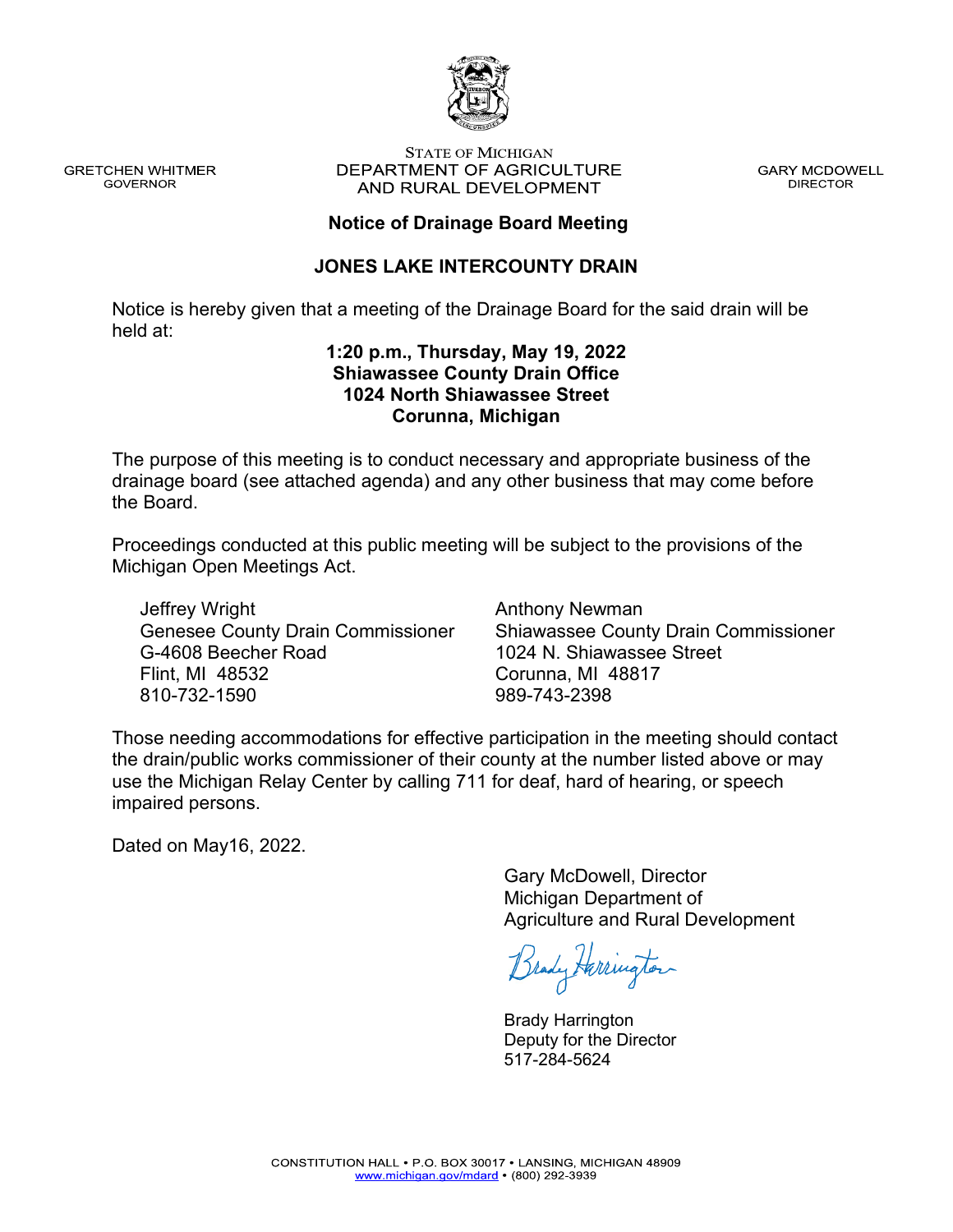**GRETCHEN WHITMER GOVERNOR** 

**STATE OF MICHIGAN** DEPARTMENT OF AGRICULTURE AND RURAL DEVELOPMENT

**GARY MCDOWELL DIRECTOR** 

May 16, 2022

#### **SENT VIA EMAIL**

Mr. Jeffrey Wright Genesee County Drain Commissioner G-4608 Beecher Road Flint, MI 48532

Mr. Anthony Newman Shiawassee County Drain Commissioner 1024 North Shiawassee Street Corunna, MI 48817

RE: Jones Lake Intercounty Drain

Dear Commissioners:

Enclosed is a Notice of Meeting. If accessible, please post it in your office or in your building where other such notices are posted. Also, in accordance with P.A. 528 of the Public Acts of 2012, if your county maintains a website that is accessible to the public, **this notice and agenda** shall be posted on the homepage or on a separate webpage dedicated to public notices.

Also, please prepare an Affidavit of Posting and forward one copy to this office.

Sincerely,

Brady Harrington Environmental Stewardship Division

MRG:jm

Enclosure